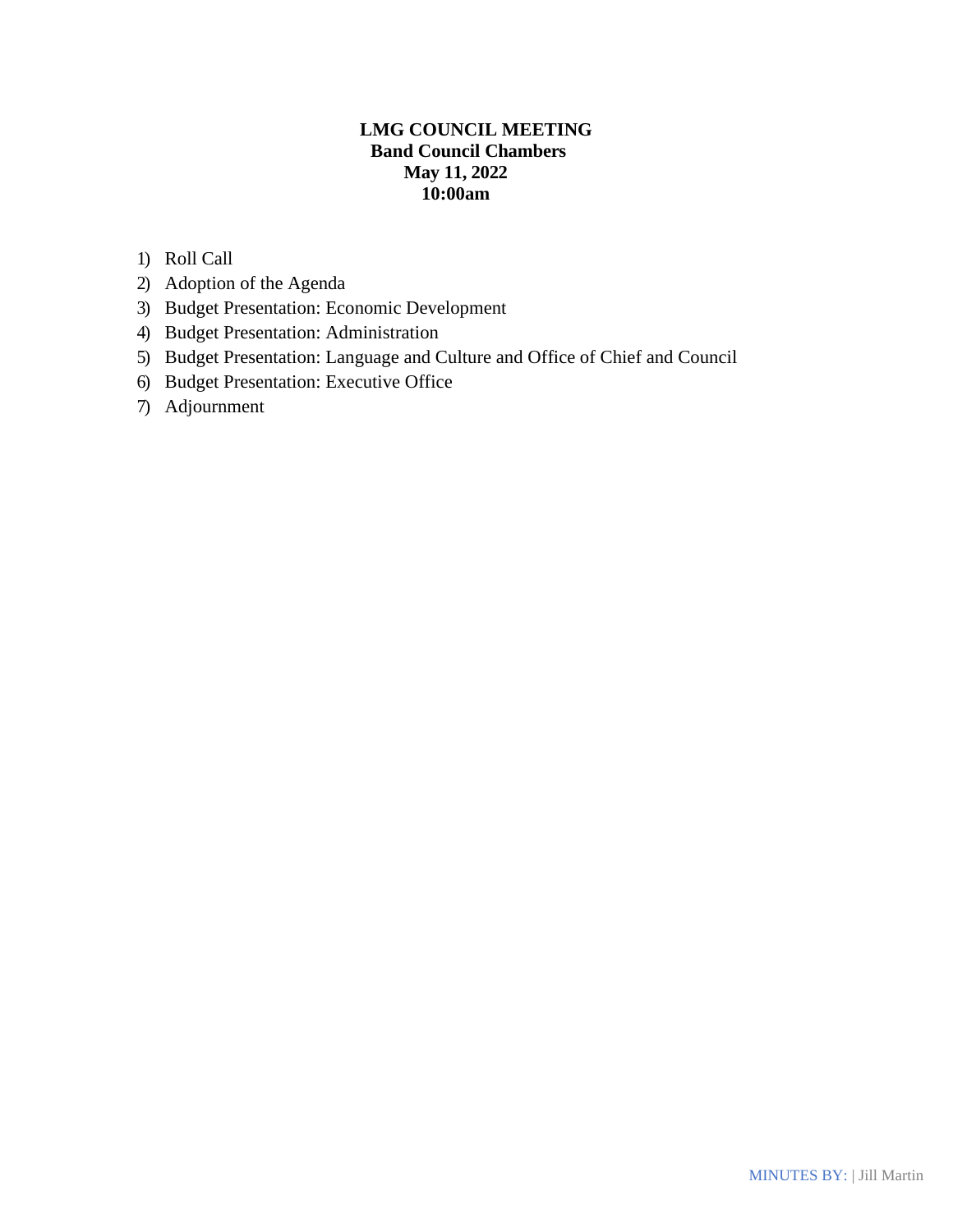# **1. Roll Call**

# **LMG COUNCIL ATTENDEES:**

Chief Darcy Gray (Bereavement) Councillor Ali Barnaby Councillor Annette Barnaby (Zoom) Councillor Brian Caplin Jr. (Absent) Councillor Chad Gedeon (Training) Councillor Gordon Isaac Jr. Councillor Dr. Cathy Martin (Absent) Councillor George Martin Councillor Kevin Methot Councillor Sky Metallic Councillor Wendell Metallic (Meetings) Councillor Alexander Morrison (Meetings) Councillor Sheila Swasson (Left @ 1:05pm)